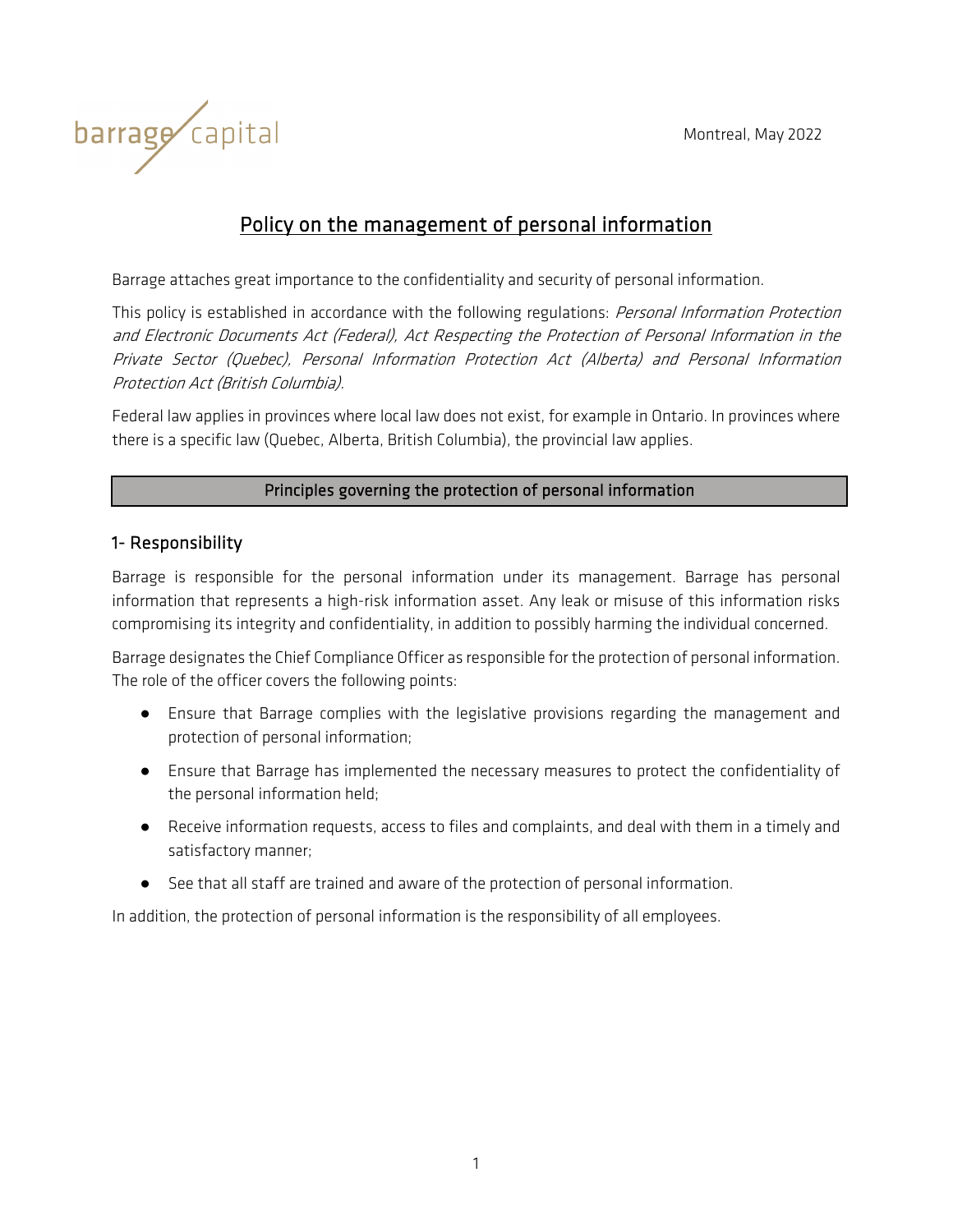### 2-Definition of personal information

For the purposes of this policy, we will use the definition contained in the "Act Respecting the Protection of Personal Information in the Private Sector", which defines personal information as follows:

"any information which relates to a natural person and allows that person to be identified."

#### 3- Determination of the purposes for collecting information

The purposes for which Barrage collects personal information are:

- → To enter into an employment contract.
- → To provide portfolio management services.
- → To meet regulatory requirements with respect to securities, money laundering and terrorist financing.

These purposes are specified to the individual before or at the time the personal information is collected.

#### 4- Consent

All individuals must be informed and consent to any collection, use or communication of personal information concerning them, unless it is not appropriate to do so.

The consent of the individual concerned will be explicit and without any deduction on the part of Barrage. It will meet the following criteria:

- Free: expressed without conditions, constraints, or promises;
- Informed: formulated with awareness of its scope;
- Specific: authorizing the disclosure of personal information for a given purpose;
- Time-limited: valid for the duration required to achieve the purposes for which it is requested or for the duration prescribed by the regulations (whichever is longer).

The consent of Barrage clients is obtained in writing in the file opening form.

The only time Barrage will collect or disclose personal information without consent of the person concerned will be in circumstances required by law.

#### 5- Discussion with potential clients

During discussions with a potential client, Barrage must collect personal information in order to verify whether the client's investor profile matches the risk profile of the Barrage Fund.

During these discussions, Barrage employees must obtain verbal consent from the client in order to collect the information necessary for the suitability analysis.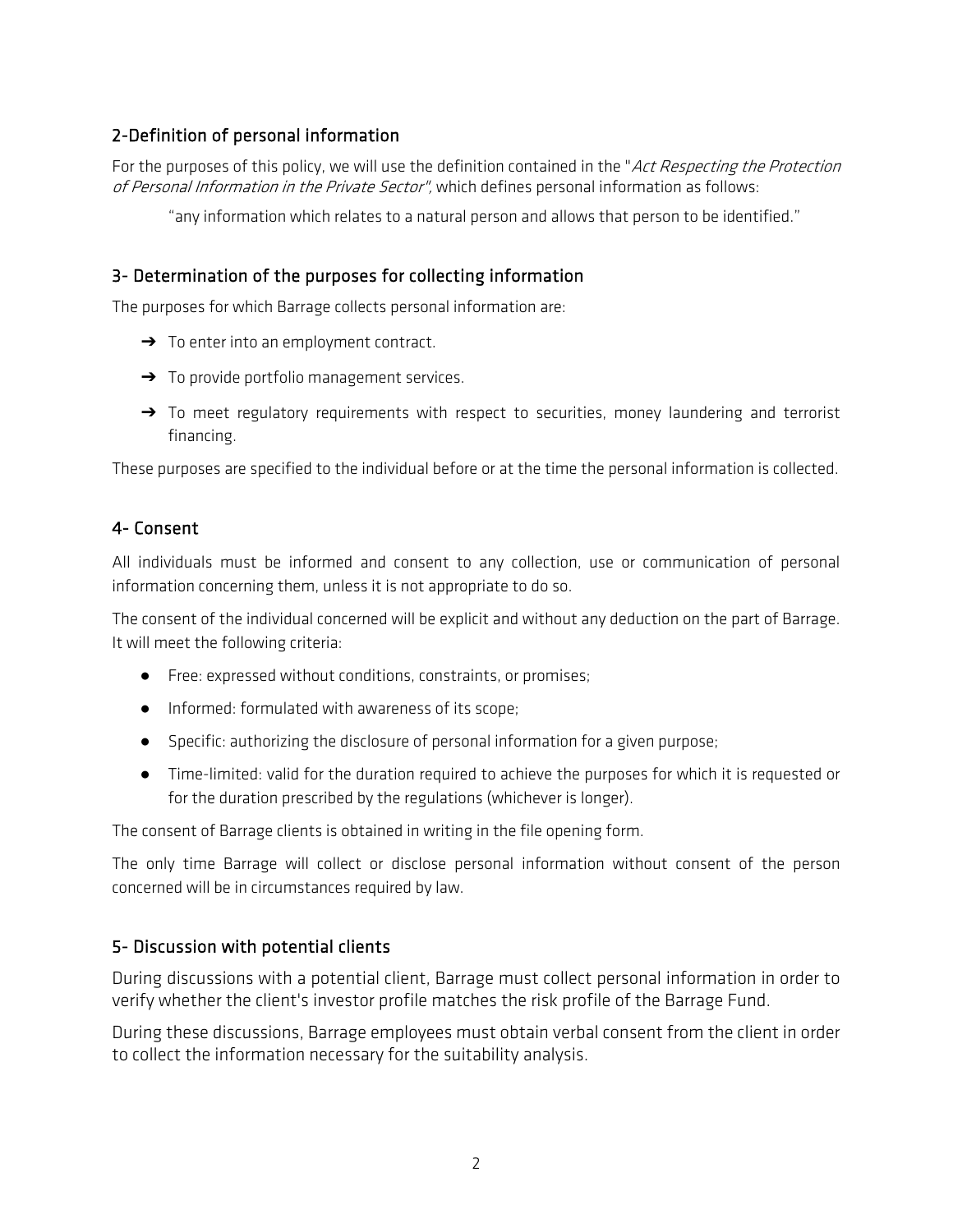This information collected with consent may be archived for the following reasons:

- To provide regulators with the names of investors that Barrage has refused as a client for reasons of unsuitability;
- Retain client information in order to archive a history of discussions with eligible potential clients, but who have not yet made the decision to invest in the Barrage fund. Over the years, Barrage has also been able to observe that the investment decision must sometimes be considered for a long time by certain clients.

### 6- Limitation of collection

Barrage can only collect the personal information necessary for the purposes determined and must proceed in an honest and lawful manner.

Barrage collects only the type and amount of protected information that it needs in an essential way for its activities and for the purposes set out during the collection:

#### A. For customers

Personal information collected from customers will be used only for the purposes of providing services of Portfolio Management. The information requested is required under:

- Securities regulations (know your customer, insider declaration);
- Anti-money laundering regulations specifically regarding the identity of account holders and source of funds;
- Tax regulations;
- Criminal regulations;
- Administration of the account by the trustee;
- The eventual transfer of assets from another financial institution.

#### B. For employees

The personal information collected will be used within the framework of the employment contract between Barrage and the employee.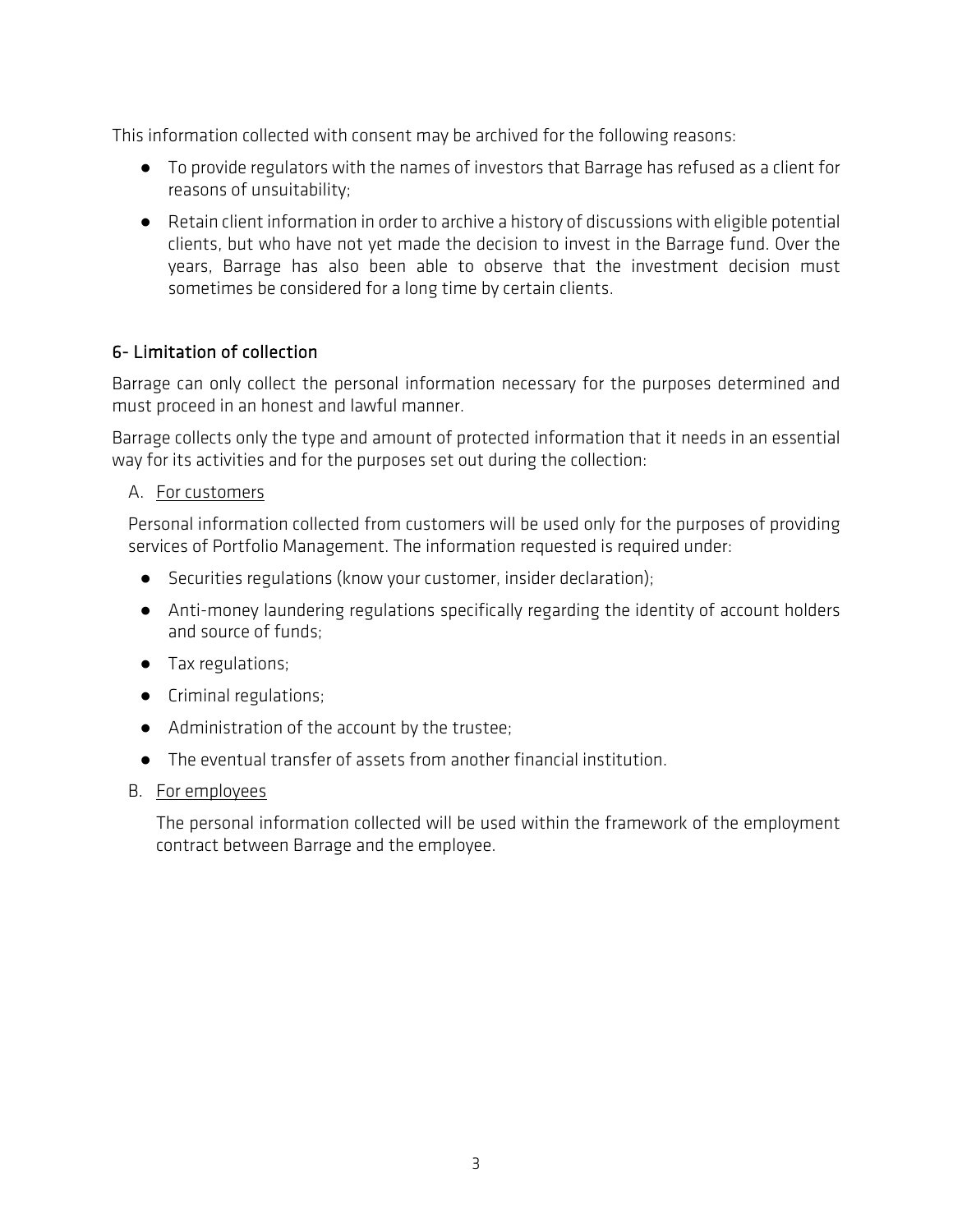# 7- Limitation of use, communication and retention

Personal information must not be used or communicated for purposes other than those for which it was collected unless with the consent of the person concerned or as required by law. Personal information should not be retained longer than necessary for the fulfillment of the identified purposes.

### Use

Personal information is used only by persons who need this information in the performance of their duties relating to the portfolio management mandate and personnel management. They will in no case be used for purposes that are not relevant in this context.

### Communication

Barrage communicates confidential information only to the external parties necessary for the exercise of its activities: regulatory authorities and service providers such as trustees, auditors and communication platforms. When Barrage uses these external parties, it ensures that the protection of personal information meets confidentiality requirements.

Barrage does not sell personal information or client lists to anyone. The discretionary portfolio management agreement provides that the identity of the client is not revealed to third parties, unless authorized by him.

#### Retention

Barrage will not be able to keep the personal information held beyond the time limits prescribed for the retention requirements, regardless of the medium used.

The retention period will not exceed the longest of the following deadlines:

- The duration necessary to achieve the authorized purposes, or
- The deadlines prescribed according to these legal requirements

### 8- Accuracy

Personal information must be as exact, complete and up-to-date as required by the purposes for which they are used.

The personal information used by Barrage must be as accurate as possible and complete in order to minimize the possibility that erroneous information is used to make a decision about a customer or employee.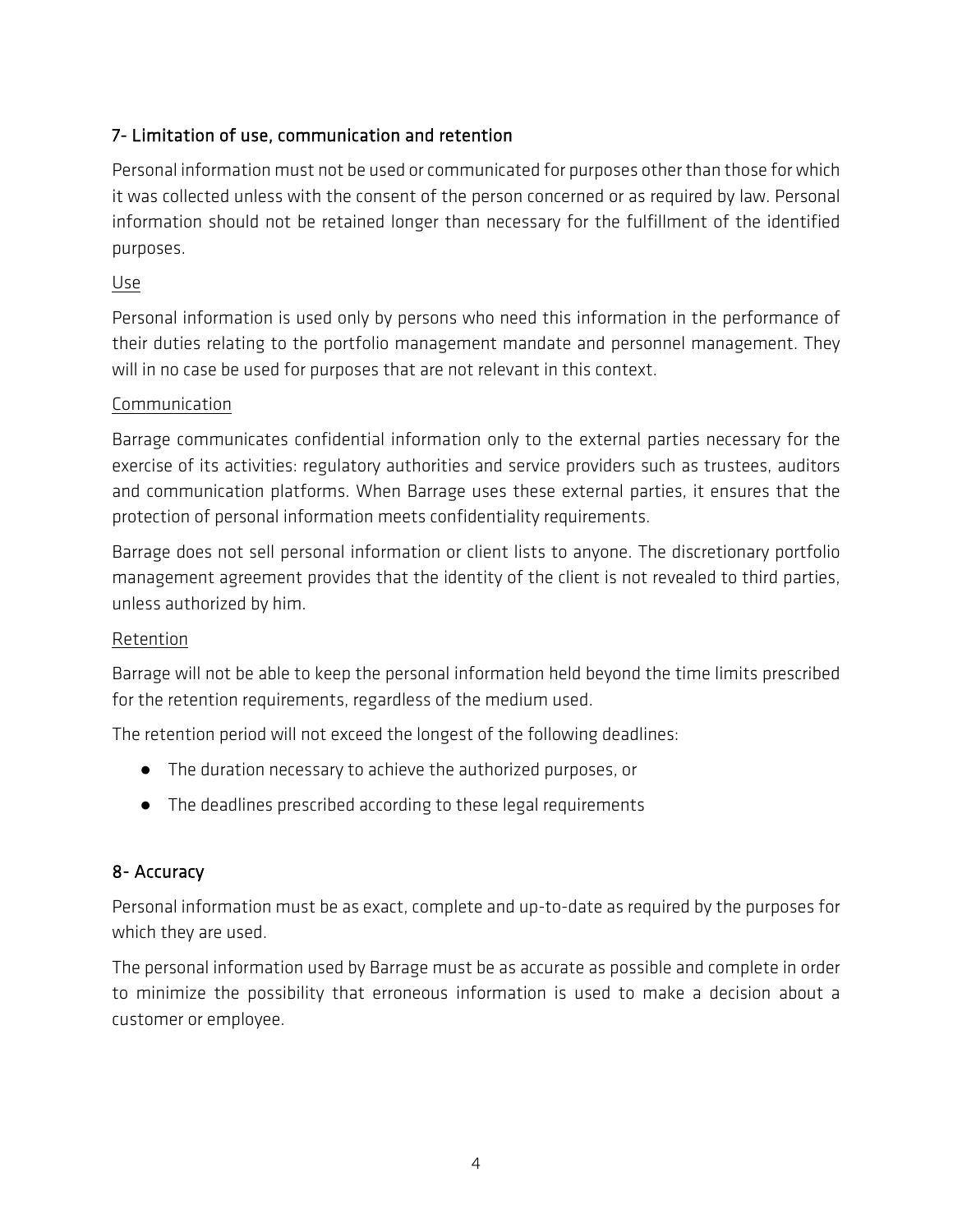In particular, certain personal information concerning the financial situation of clients may have an impact on the management of their assets. Clients must inform Barrage of changes to their file.

Barrage will update this information, when necessary, to meet the identified purposes, or upon notice to that effect from the person concerned if the information is incorrect or out of date.

# 9- Security measures

Personal information must be protected by security measures corresponding to their degree of sensitivity.

The necessary measures are put in place on the material, administrative and technological levels in order to prevent loss, theft, consultation, communication, copying, use, modification, destruction or any other unauthorized use.

In all cases, the information is kept in a safe place, protected against unauthorized access and kept only for the time necessary. These measures apply regardless of the form in which it is stored.

Personal information communicated to third parties under contractual agreements must specify the confidential nature of this information and the purposes for which it is intended.

All Barrage employees who have access to personal information are required, as a condition of employment, to respect the confidentiality of such information.

### 10- Transparency

Barrage must make available to any person in an easily accessible manner precise information on its policies and practices concerning the management of personal information. This policy will be given to anyone who requests it.

### 11- Access to personal information

Barrage must inform any person who so requests of the existence of personal information concerning them, of their use and of the fact that they have been communicated to third parties, and allow them to consult them. It will also be possible to contest the content of the information and have it amended as appropriate.

Upon written request to the person responsible for the protection of personal information, any person concerned may consult his file. In order to ensure the protection of personal information,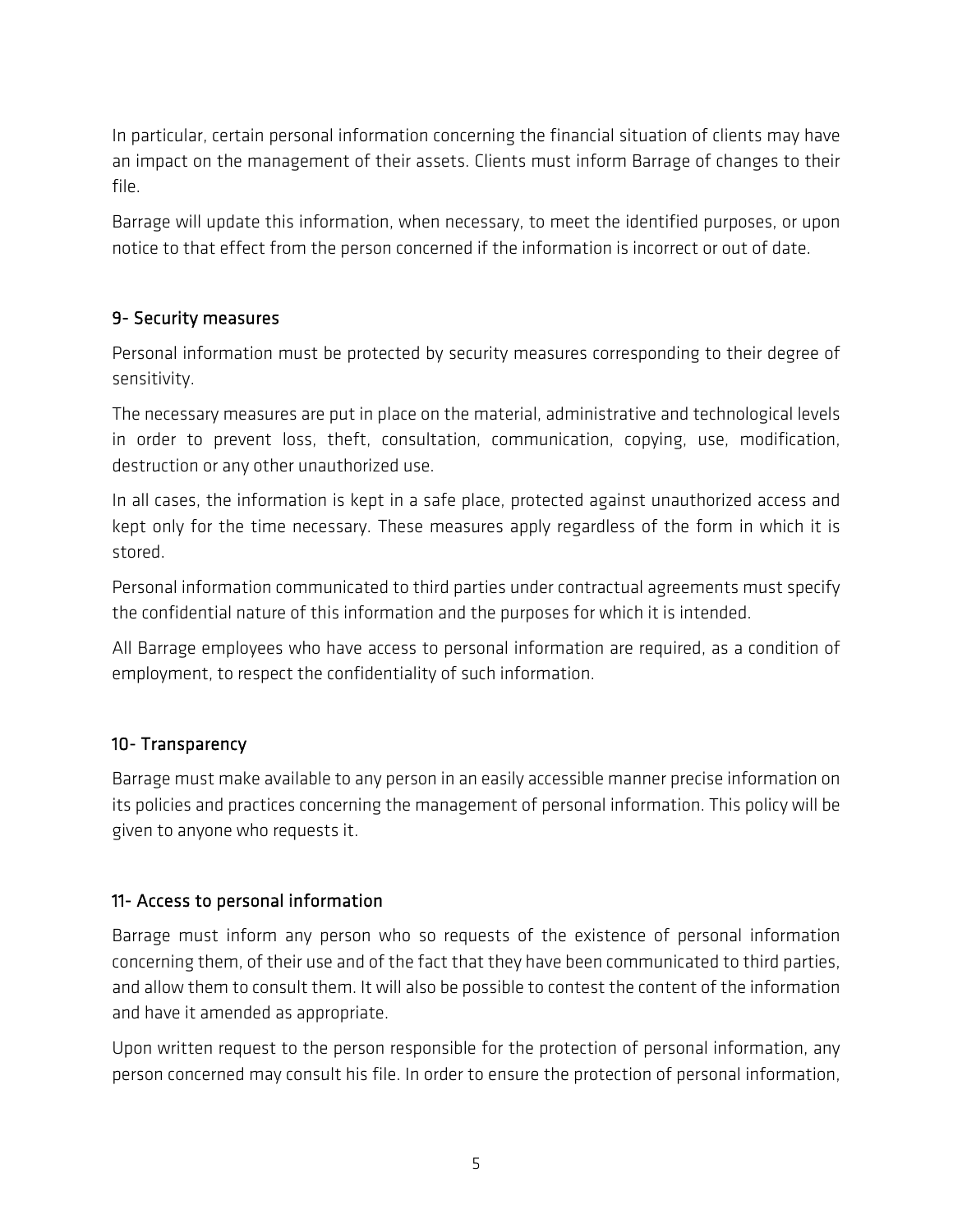a client or an employee may be required to provide sufficient information for Barrage to provide access to the file in a secure manner.

Barrage will provide the personal information requested within a reasonable time (maximum 30 days). The information will be provided in an understandable and complete manner.

This right of access and modification covers:

- The right to consult the file free of charge;
- The right to have incorrect information corrected free of charge;
- The right to obtain a copy of the file for a reasonable fee covering the costs incurred in this regard, including the person concerned will be notified beforehand;
- The right to obtain the list of third parties to whom Barrage has or could communicate personal information for the exercise of its activities.

In certain circumstances provided for by the regulations, Barrage will not be able to provide the information requested. The reasons will be communicated to the applicant.

### 12- Possibility of filing a complaint against non-compliance with the principles

Anyone must be able to complain about non-compliance with these principles by contacting the person responsible for enforcing them.

If a person concerned wishes to file a complaint relating to the exercise of the rights resulting from this policy or to any situation related to the protection of personal information, he may do so by contacting the designated person in charge.

Any complaint will be studied carefully in order to ensure an adequate treatment. The person will be informed of the outcome of the investigation into their complaint. If the complaint is justified, Barrage will take the appropriate measures as soon as possible, including modifying its policies and procedures if necessary.

In the event of a disagreement with Barrage in the exercise of the rights set out herein, the person concerned may contact the Office of the Privacy Commissioner of Canada.

### 13- Breach of security measures

Barrage has the obligation to report to the Privacy Commissioner of Canada any breach of security measures (unauthorized communication, loss of personal information or unauthorized access to it) involving personal information under its control if it is reasonable to believe, in the